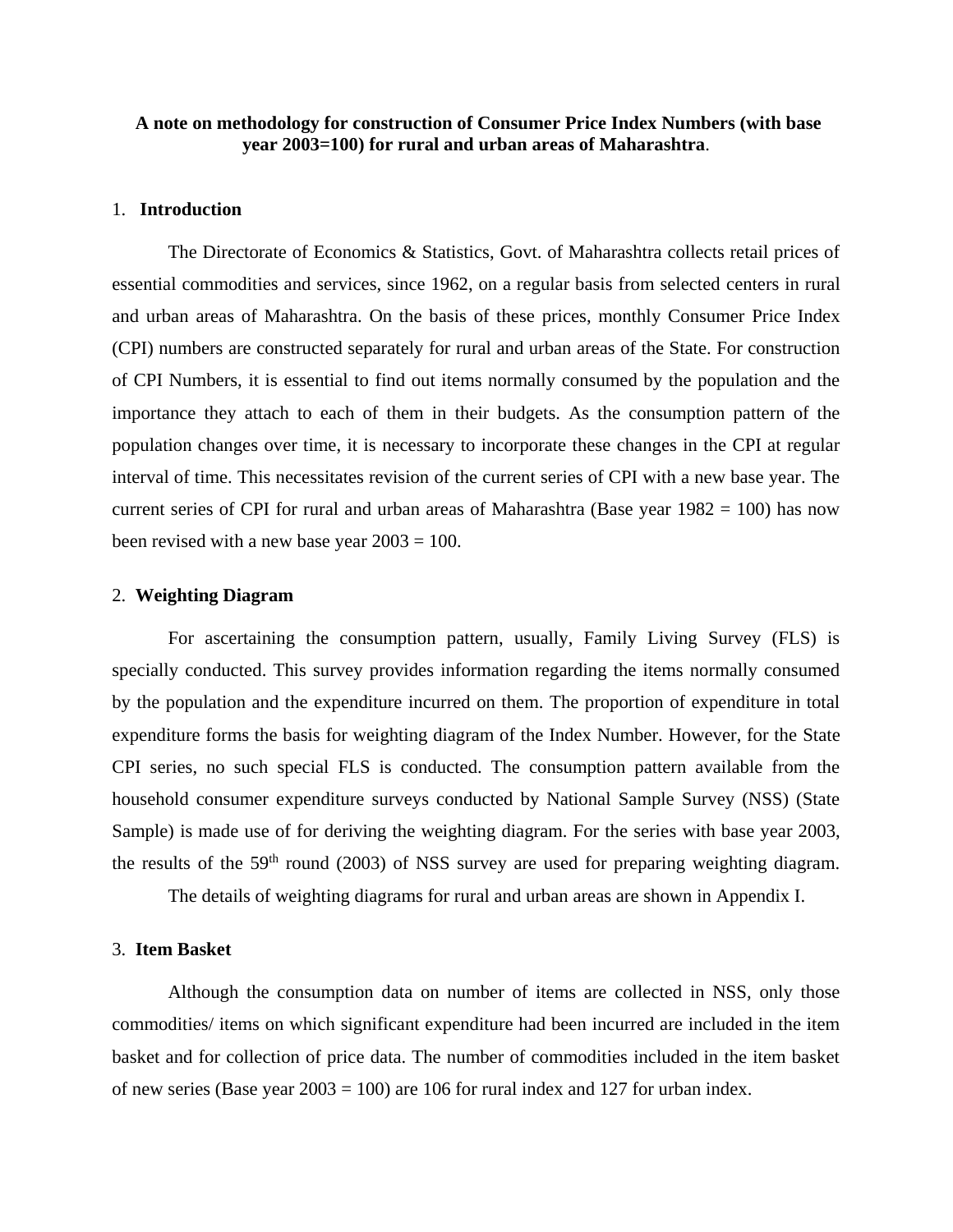# 4. **Coverage, price collection agency and supervision**

For rural index, prices are collected from 68 rural centers and for the urban index, prices are collected from 74 centers in all the district headquarters (8 centers from Mumbai). The agency for price collection is primary teachers/ health assistants in local bodies appointed on part-time basis on payment of honorarium. The price collection work is regularly supervised by the District/ Regional level Officers of this Directorate.

## 5**. Selection of Markets/shops for price collection**

The markets/shops from which weekly price data are to be collected are decided by price collectors in consultation with District Statistical Officers. The price collection day is fixed as weekly market day for rural centers and Friday for urban centers.

#### 6. **Periodicity of price collection**

The prices of most of the commodities are collected on weekly basis. However, the prices (of services) such as railway fare, bus fare, postal rates, cinema rates, etc. are collected annually or whenever they are changed.

### 7. **Monthly average prices**

On the basis of weekly prices, monthly average price is worked out as simple average of weekly prices, for each commodity and for all centers.

#### 8. **Treatment of prices of commodities supplied through Public Distribution System (PDS)**

The commodities rice, wheat and sugar are supplied through Fair Price Shops (Public Distribution System) and the same are also available in open market. For these commodities dual prices exist. However, weighted average prices worked out by using the open market and fair price shop quotations are utilized in the calculation of Index numbers. For obtaining the weights, the per capita requirement of the above commodities is first taken into consideration on the basis of per capita consumption of these commodities based on the household expenditures survey, during 2003. From this survey the quantity of the commodity required per person is available for rural and urban areas separately. Out of this total requirement, the quantity supplied through fair price shops is obtained from the data on off-takes, which are supplied by Food, Civil Supplies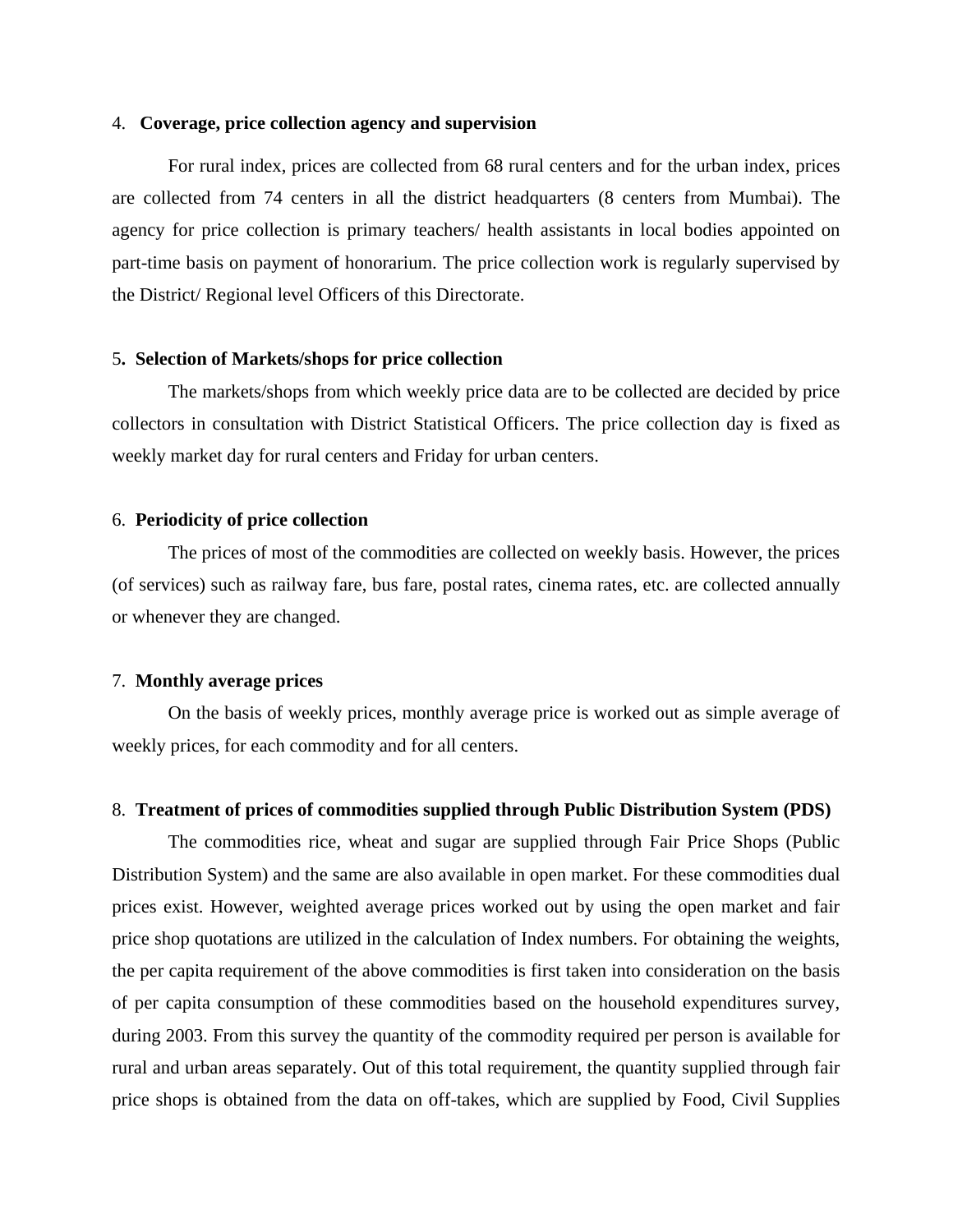and Consumer Protection Department of the State Government. It is presumed that the remaining required quantity is purchased from open market. Using the quantity supplied through fair price shops and the quantity required to be purchased from open market as weights for the respective prices, the weighted average prices for the commodities are calculated.

The weighted average prices are required for rural and urban areas separately for calculation of index numbers for rural and urban areas. But the data, on off-take of the commodity is not separately available for rural and urban areas. The off-takes for urban and rural areas are therefore, estimated using the census population for rural and urban areas.

The weighted average price is calculated as follows:-

- (i) Suppose the basic per capita requirement of the commodity  $= X$ .
- (ii) The quantity supplied through fair price shop  $= Y$ .
- (iii) The quantity required to be purchased from open market  $= X Y$ .
- (iv) Let P1 be the price of commodity in fair price shop.
- (v) Let  $P_2$  be the price of commodity in open market.
- (vi) The weight to be attached to prices in fair price shop is  $= \frac{Y * 100}{Z_1} = Z_1$  $\sim$  X

(vii) and weight to be attached to open market price is =  $\frac{X - Y}{100}$  = Z<sub>2</sub>  $\sim$  X

Weighted average price = 
$$
\frac{P_1Z_1 + P_2Z_2}{Z}
$$

(Where 
$$
Z = Z_1 + Z_2
$$
)

### 9. **Treatment to seasonal Commodities**

Different fruits and vegetables are available according to their seasons. Hence, for offseason months weight for a particular item is imputed to the corresponding fruits/vegetables as the case may be and distributed prorata amongst the remaining priced items available in that particular month. The monthwise weights of seasonal items are shown in Appendix II.

### 10. **Method of computation of Index Number**

The price relative is worked out, for each commodity and for each centre on the basis of its current month's price and base period price. For a particular commodity, average price